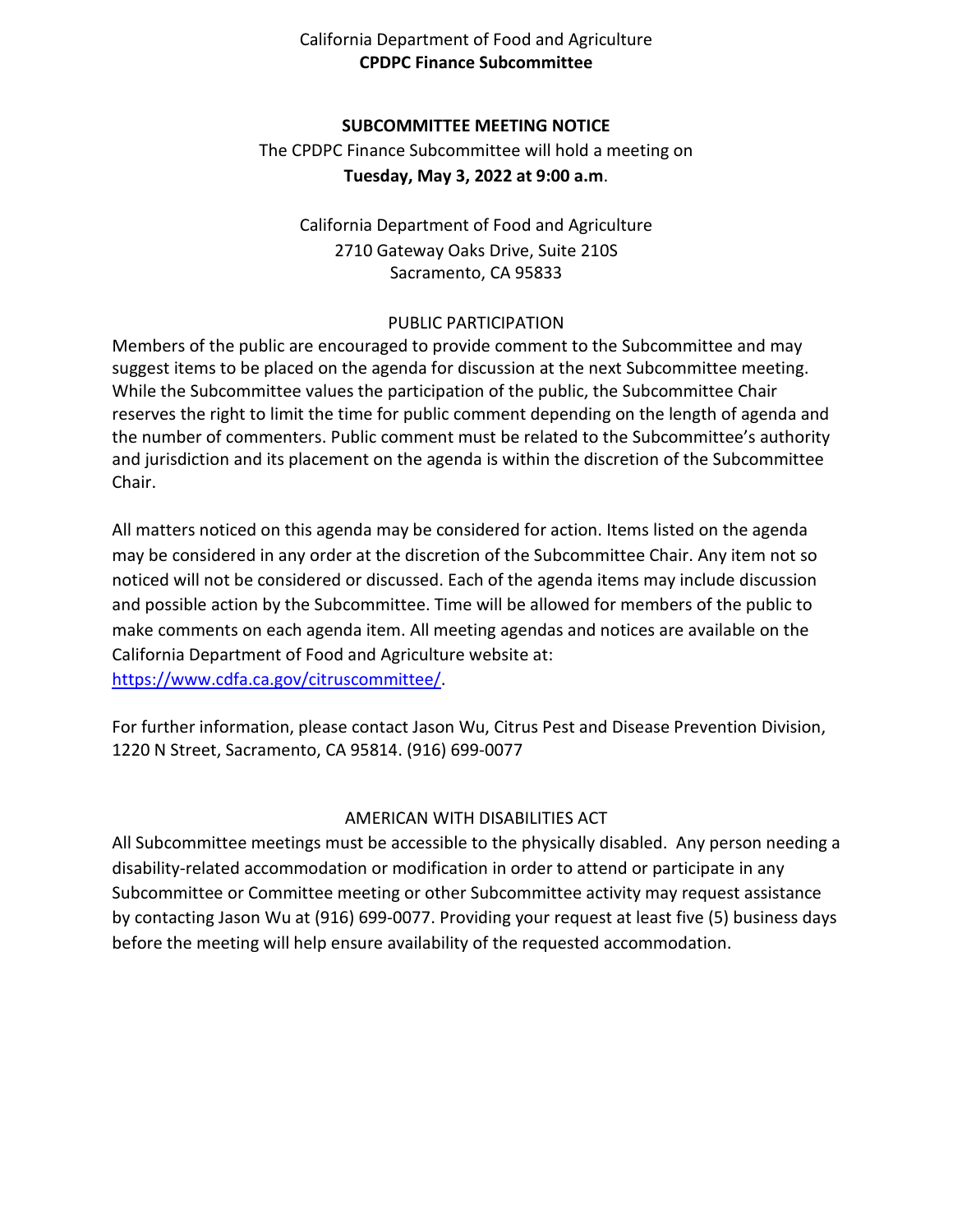# California Department of Food and Agriculture **CPDPC Finance Subcommittee**

### **SUBCOMMITTEE MEETING AGENDA**

May 3, 2022 at 9:00 a.m.

California Department of Food and Agriculture 2710 Gateway Oaks Drive, Suite 210S Sacramento, CA 95833

### **Webinar Link**

https://attendee.gotowebinar.com/register/1078459691414291469 Please Reserve your Space on the Webinar: (To log in anonymously enter "guest" for name and use an anonymous email account)

 To call in anonymously in listen-only mode please dial: 1-877-309-2071 When prompted please enter participant code: 815-853-585

– This Meeting is Open to the General Public –

 may be considered in any order at the discretion of the Subcommittee Chair. Any item not so and possible action by the Subcommittee. Time will be allowed for members of the public to make comments on each agenda item. All meeting agendas and notices are available on the California Department of Food and Agriculture website at: All matters noticed on this agenda may be considered for action. Items listed on the agenda noticed will not be considered or discussed. Each of the agenda items may include discussion [https://www.cdfa.ca.gov/citruscommittee/.](https://www.cdfa.ca.gov/citruscommittee/)

- **1. Call to Order, Roll Call, Introductions**
- **2. Review 2021/2022 Budget and Expenditures**
- **3. Review 2021/2022 Revenue**
- **4. Other Business**

## AMERICAN WITH DISABILITIES ACT

 five (5) business days before the meeting will help ensure availability of the requested Persons needing a disability-related accommodation or modification in order to attend or participate in any Subcommittee or Committee meeting or other Subcommittee activity may request assistance by contacting Jason Wu at (916) 699-0077. Providing your request at least accommodation.